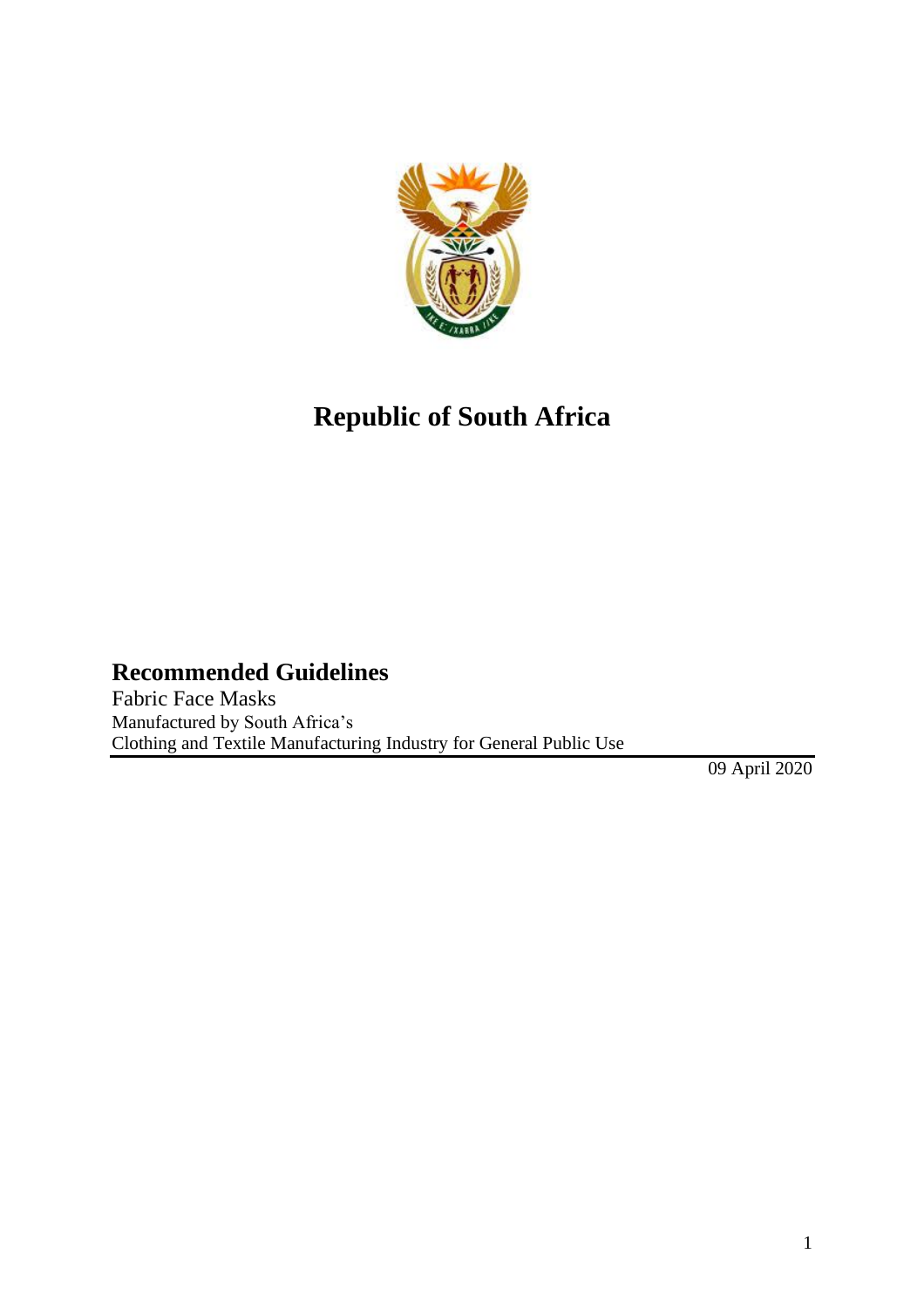## **Table of Contents**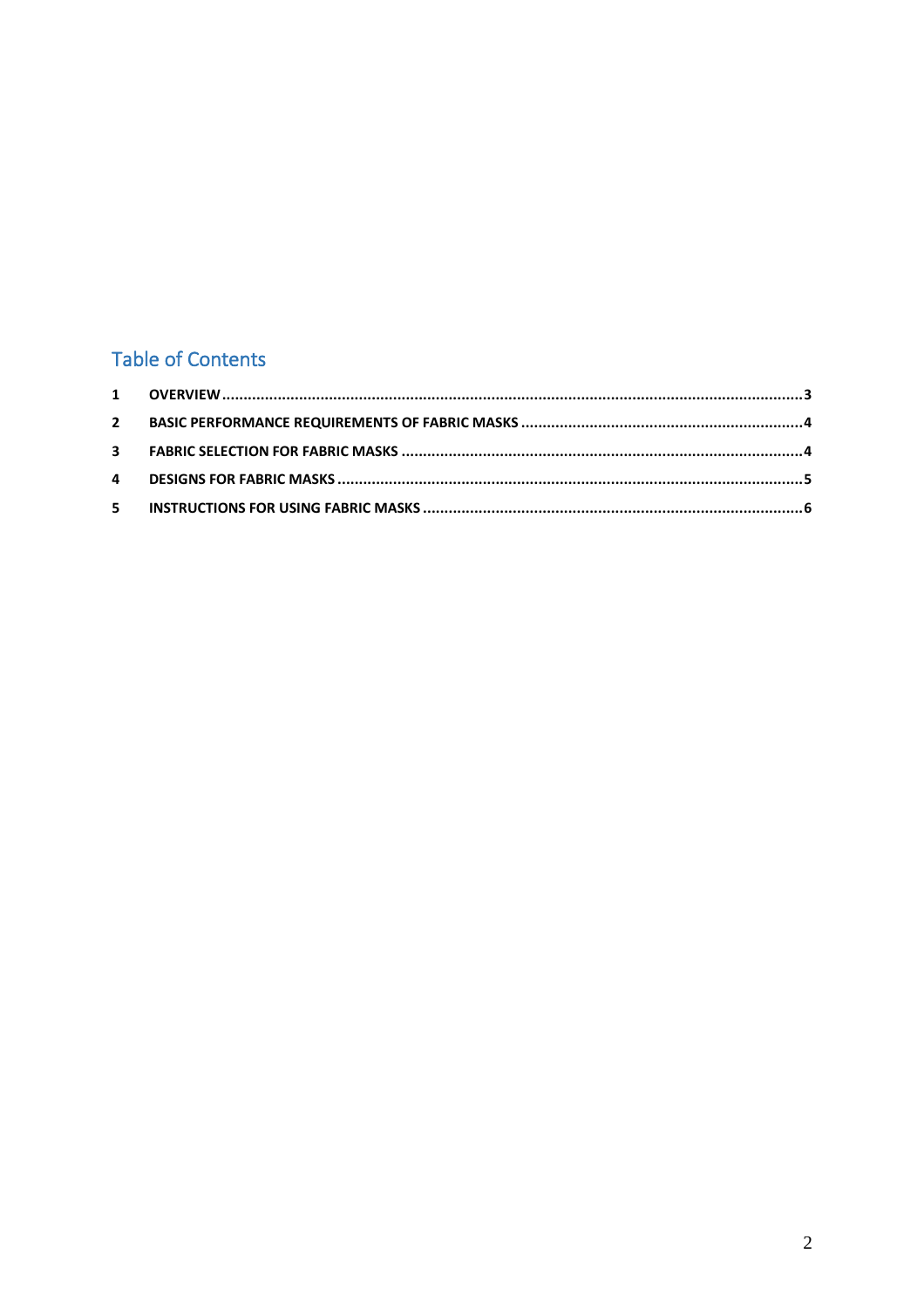#### <span id="page-2-0"></span>1 Overview

A 'fabric' face mask for the general public is only part of a broader solution to curb the spread of COVID-19 and it must always be used in combination with other hygienic methods of prevention. Such masks are not a replacement for other recommended precautionary measures. They should not provide a false sense of protection that lead to a lapse in the application of proper preventative measures like personal hand hygiene, respiratory hygiene and physical (social) distancing. Furthermore the design of fabric masks should be mindful of the thermo-physiological properties of fabrics which, if wrongly chosen, can lead to problems like skin irritation, the build-up of heat or moisture, or the incubation of bacteria etc, and may cause wearers to take off masks in situations when they should otherwise be wearing them.

There has been much debate globally about the use of face masks for non-Health Care Professionals (non-HCP) during the Covid-19 pandemic. There is agreement in the recommendations that symptomatic individuals and those in healthcare settings should use face masks. But discrepancies and mixed messages exist in relation to the wearing of masks by the general public. By refining some of the lessons from various sources, it is possible to arrive at a set of interim guidelines for the use of masks by the general public in South Africa. It is the intention of this document to distil these guidelines into a set of recommendations for the South African clothing and textile industry when making masks for use by the general public. These recommendations serve as suggested guidelines. They have been developed through engagements with publicly available research and recommendations from authorities like the World Health Organisation (WHO) as well as through insights provided by colleagues from the textile and polymer science programme within the University of Stellenbosch, the clothing and textile technology division in the Cape Peninsula University of Technology and staff at the National Department of Health and the Department of Trade, Industry, and Competition.

Fabric or 'cloth masks' do not fall in the same category as surgical or medical masks. Cloth masks cannot prevent the risk of contracting the virus in aerosol form (as found in a contaminated atmosphere) since this requires the presence of very fine and highly specialised filters capable of trapping microscopic viral particles. The shortage of medical grade masks globally and in South Africa means members of the public should not to use these critical resources at the expense of frontline health workers. In this context, and given that evidence indicates that the virus appears to largely exit through the mouth of an infected individual in droplet form (during coughing or sneezing) it is believed that if the fabrics and filters used in fabric of cloth masks are chosen suitably, these masks can play an important role in reducing the community transmission of the virus. They further appear to lower the risk of contracting the virus from contaminated surfaces by acting as a barrier to touching one's face. The function of such public masks may be enhanced or impeded by their design and the products used to make them, although it is also believed that any mask may be better than not wearing a mask.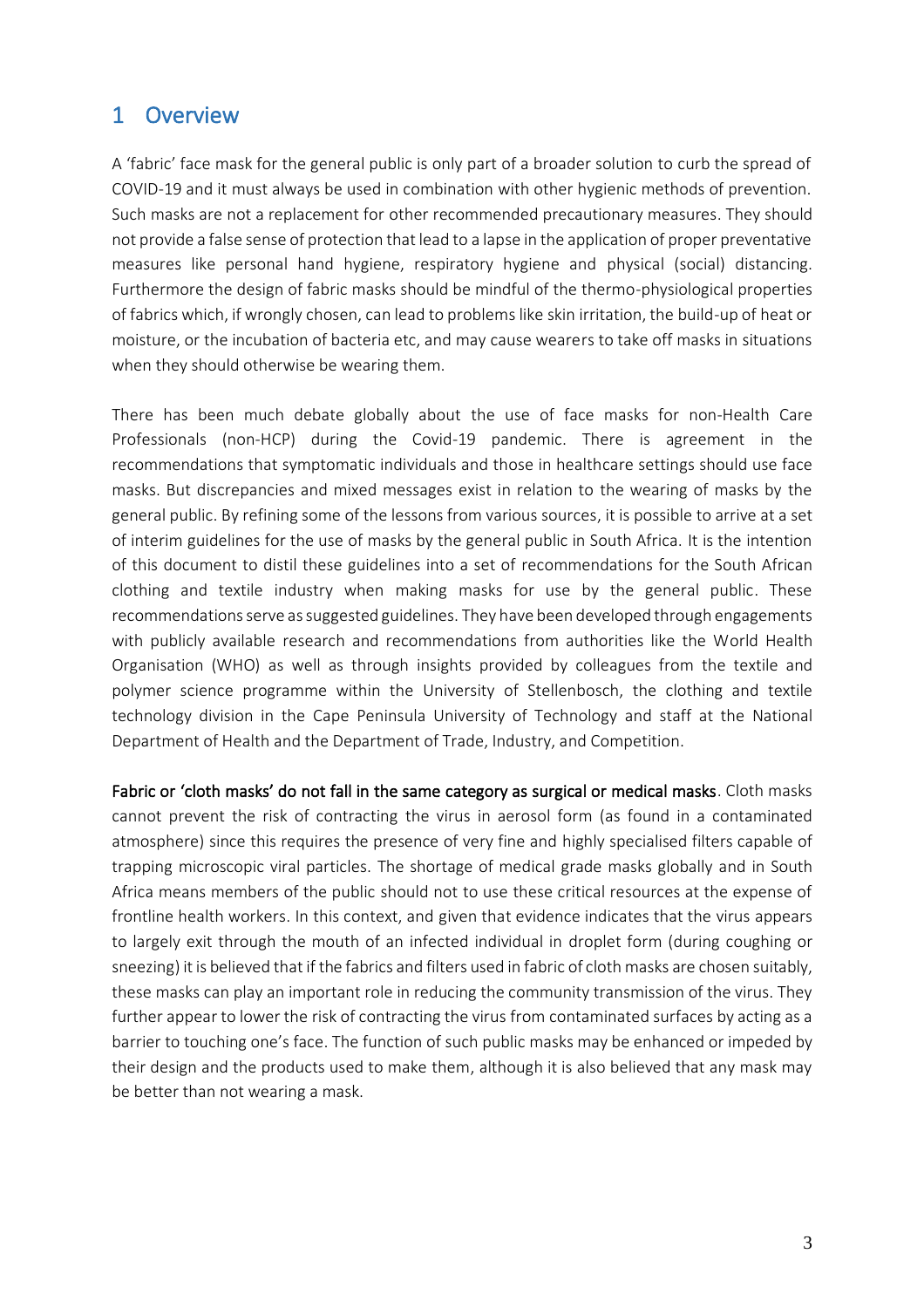## <span id="page-3-0"></span>2 Basic Performance Requirements of Fabric Masks

- The mask should act as a barrier to extremely small droplets generally upwards of 5 microns in size secreted at a speed like that when a person exhibits respiratory symptoms such as sneezing or coughing (WHO 29/4/2020). The higher the performance of the barrier the better.
- Masks must be breathable. Should the mask prevent one from breathing easily, this will present a serious danger to the health of the wearer - not only from becoming oxygen deprived but also because the mask will promote risky behavior like the need to touch the face and remove or adjust the mask during wear, increasing the risk of transmission of the virus.
- Masks must be designed to fit properly. They should be comfortable to wear. Discomfort will undermine one's health by promoting the need to touch the face and remove or adjust the mask during wear.
- Cleaning and disinfection of all the components should be easy to carry out at home.
- All components should be durable and should maintain their integrity during the full expected life span of the product or components.
- All masks should be accompanied by instructions clearly stating what the limitations of a mask are and when the mask or its components must be replaced.

## <span id="page-3-1"></span>3 Fabric Selection for Fabric Masks

To ensure optimum performance as a barrier:

- Use nonwoven or woven fabrics with the highest possible yarn density and very small spaces between fibres.
- Thicker fabrics will provide more resistance if they have a tight weave but must allow easy breathing during wear.
- Fabrics should not allow liquids to move through them. They should exhibit an amount of water resistance.

The mask should be comfortable to wear

- Make sure the inner layer fabric does not irritate the skin.
- Fabrics should not be absorbent and become wet. They should be breathable to allow water vapour to escape and not condensate on the inside.
- Fabrics should not contain any toxic chemicals or excessive lint.
- A new prototype can be easily tested for comfort by wearing it for 30 minutes.

Disinfection of all the components should be easy to carry out at home and components must not deteriorate with use/cleaning.

- Cleaning (soil or stain removal) of outer material must be easy.
- Fabrics must be easily washable, fast drying and have good appearance retention.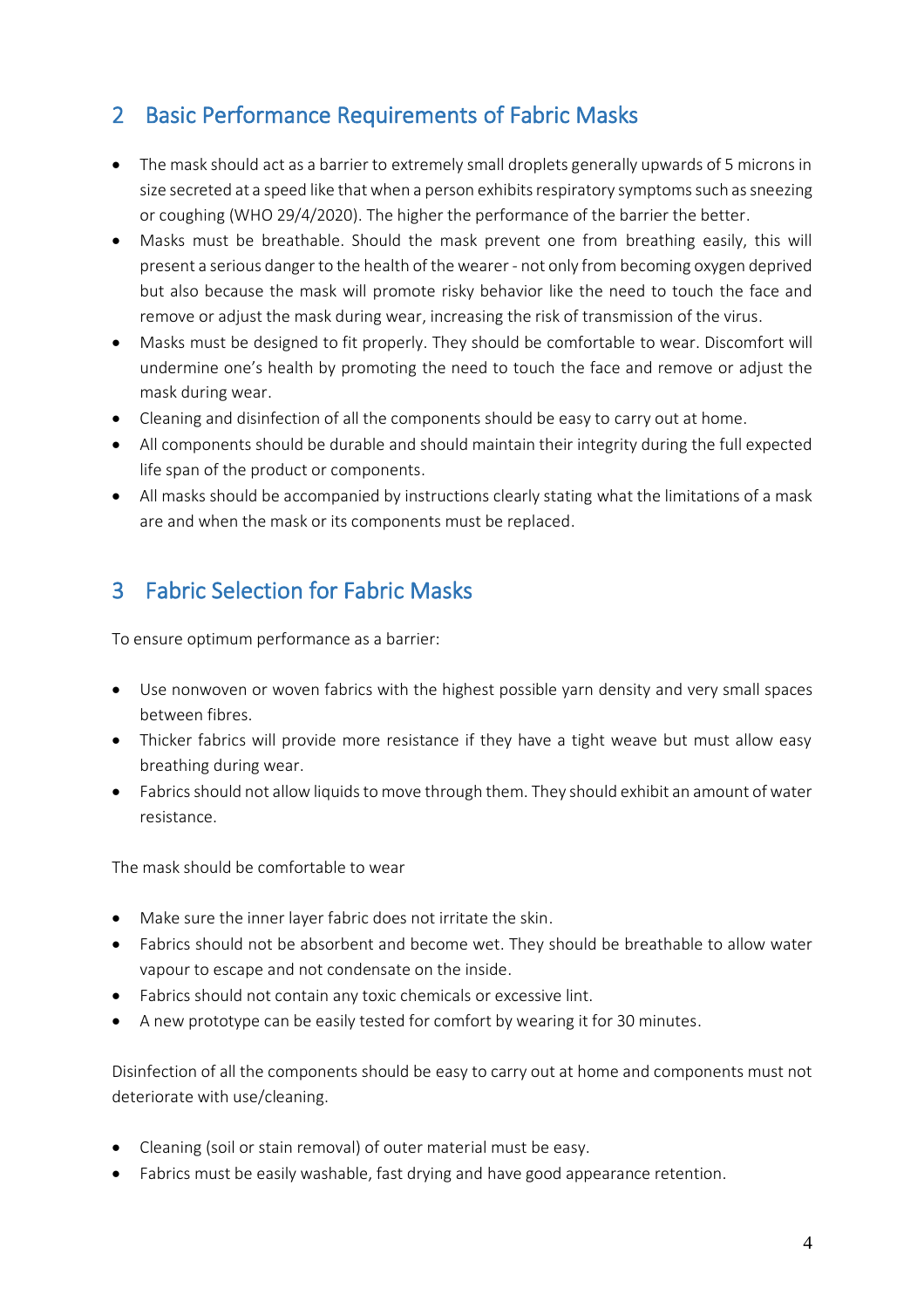- The barrier layers should not increase in permeability with cleaning and resultantly decrease in functionality over time.
- Masks can be disinfected by washing in hot water and soap and preferably being ironed. Alternatively, it appears the Covid-19 virus can be killed by soaking the cloth for at least 5 minutes in boiling temperature water (do not boil while soaking).

#### <span id="page-4-0"></span>4 Designs for Fabric Masks

- Bearing in mind that different fabric constructions and innovations allow for different properties and functions, there is merit in a mask designed from at least two layers of suitable fabric or three layers of such fabric (two layers plus an extra third barrier layer in the centre).
- The outer layer (which faces towards other people) could be made of a nonwoven or thicker woven fabric that is preferably hydrophobic or water repellent. It should not wet easily and must be easy to clean and be quick drying. The outer layer should be suitable for the design: some designs may require a stiffer fabric while others may require soft draping fabrics. Avoid stretch materials (knits like t-shirt materials) as the outer layer since the space between fibres will become larger when worn over the face.
- The inner layer (which sits against the face) must have a pleasant feel on the skin. It could be comprised of the same material as the outer layer but this is not necessary. It must not wet easily or accumulate wetness with breathing, and it must not inhibit breathing. Polyester or nylon is preferred but other alternatives can also work. If using cotton or viscose rayon take care as these fabrics are highly water absorbent and might become wet against the skin.
- If a middle/ filter layer is used to enhance the barrier function of the product, choose a textile that is able to inhibit the transfer of small particles. Options may include nonwoven structures, amongst others. This layer should also not inhibit breathing. The filter should be big enough to cover fluid excretions exiting from the mouth during coughing or sneezing. If the mask is designed with a replaceable filter, it is suggested that the pocket into which it fits should be standardised across the industry in order to align the design of masks with inputs produced for those masks. A pocket of at least 120mm x100mm is proposed.
- Masks must be designed to fit properly, ideally covering at least 50% of the length of the nose and fit to 25mm under the chin.
- It is useful to provide markings or features that help the wearer to distinguish between the inner layer and outer layer of the mask in order to prevent wearers from placing the wrong side against their faces.
- The ties or elastics used to fit the mask to the face should not be designed to require that the wearer touches the front of the mask at all.
- Special needs may arise within some groups of society (such as hearing-impaired individuals who rely on lip reading) whose needs should also be considered when making masks.